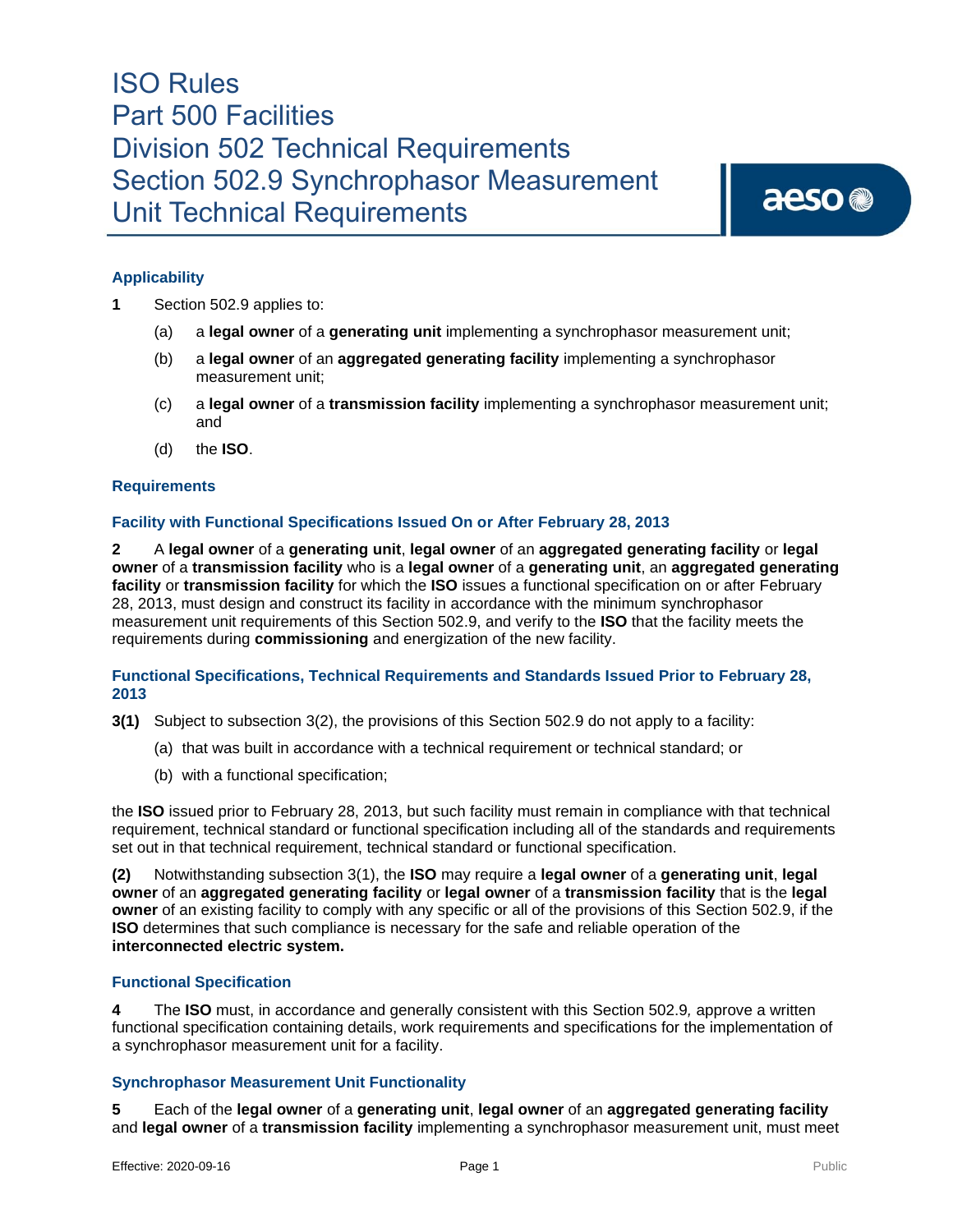# ISO Rules Part 500 Facilities Division 502 Technical Requirements Section 502.9 Synchrophasor Measurement Unit Technical Requirements

the functionality requirements, data requirements, data format requirements and communication requirements set out in the Institute of Electrical and Electronics Engineers document *IEEE Standard C37.118 – 2005 Synchrophasors for Power Systems* specific to a synchrophasor measurement unit.

### **Synchrophasor Measurement Unit Signal Names**

**6** The **ISO** must provide each **legal owner** of a **generating unit**, **legal owner** of an **aggregated generating facility** and **legal owner** of a **transmission facility** with *IEEE Standard C37.118 - 2005*- *Synchrophasors for Power Systems* compliant synchrophasor measurement unit signal names and the appropriate data format, including the company identifier, device identifier and the necessary formatting.

## **Data Storage and Streaming**

**7(1)** Subject to subsection 7(2), each of the **legal owner** of a **generating unit**, **legal owner** of an **aggregated generating facility** and **legal owner** of a **transmission facility** must collect and continuously store the synchrophasor measurement unit data for 1 year from the date the synchrophasor measurement unit data was collected.

**(2)** A **legal owner** of a **generating unit**, **legal owner** of an **aggregated generating facility** or **legal owner** of a **transmission facility**, required to implement a synchrophasor measurement unit, as determined by the **ISO**, must stream the data to the **ISO**.

**(3)** The **legal owner** of a **generating unit, legal owner** of an **aggregated generating facility** or **legal owner** of a **transmission facility** may, within 1 year of streaming the data to the **ISO**, obtain the data from the **ISO** upon written request.

**(4)** The **ISO** must, if it receives a request as set out in subsection 7(3), provide the data to the **legal owner** of a **generating unit**, **legal owner** of an **aggregated generating facility** or **legal owner** of a **transmission facility** within 10 **business days**.

**(5)** The **ISO** must store any data streamed pursuant to subsection 7(2) for 1 year.

## **Suspected Failure or Malfunction of a Synchrophasor Measurement Unit**

**8(1)** A **legal owner** of a **generating unit**, **legal owner** of an **aggregated generating facility** or **legal owner** of a **transmission facility** must, if it identifies or suspects a failure or malfunction of a synchrophasor measurement unit or any of its components, notify the **ISO** as soon as practicable but not later than1 **business day** after identifying the suspected malfunction or failure.

**(2)** The **ISO** must, if it identifies or suspects a failure or malfunction of a synchrophasor measurement unit or any of its components, notify the applicable **legal owner** of a **generating unit**, **legal owner** of an **aggregated generating facility** or **legal owner** of a **transmission facility** as soon as practicable, but not later than 1 **business day**, after identifying the suspected failure.

**(3)** Each of the **legal owner** of a **generating unit**, **legal owner** of an **aggregated generating facility** and **legal owner** of a **transmission facility** must provide the **ISO** with the date it expects to investigate the suspected failure or malfunction of the synchrophasor measurement unit or any of its components which, in the case of an investigation in response to a notification under subsection 8(2), must be within 2 **business days** of receiving the **ISO**'s notification.

**(4)** The **legal owner** of a **generating unit**, **legal owner** of an **aggregated generating facility** or **legal owner** of a **transmission facility** must, if it is unable to test the synchrophasor measurement unit or any of its components on the expected date provided under subsection 8(3), provide the **ISO** with the revised date.